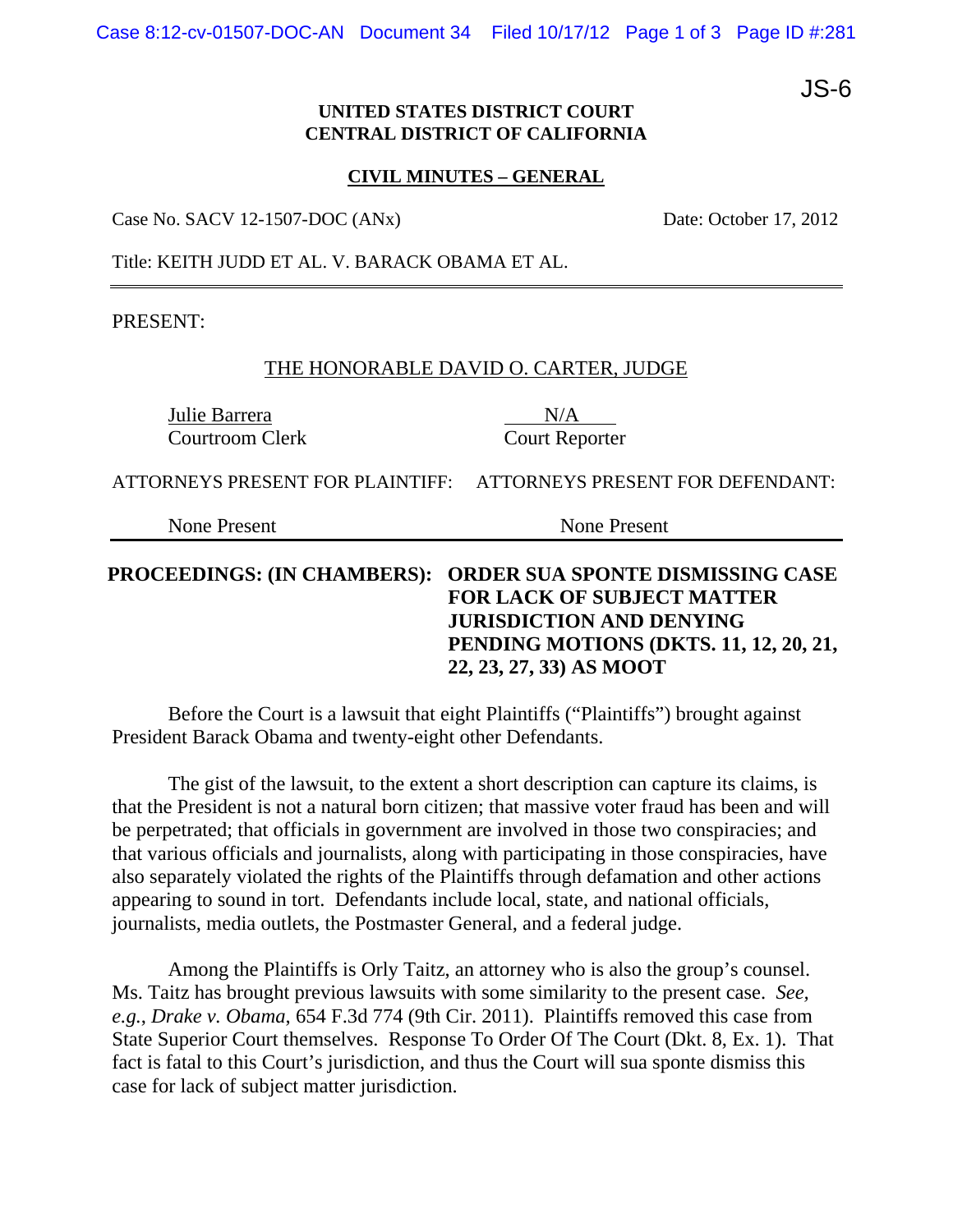## **UNITED STATES DISTRICT COURT CENTRAL DISTRICT OF CALIFORNIA**

#### **CIVIL MINUTES – GENERAL**

Case No. SACV 12-1507-DOC (ANx) Date: October 17, 2012

Page 2

## **I. Facts**

On September 10, 2012, Plaintiffs filed a complaint, titled "First Amended Complaint," with fourteen causes of action and a request for class action certification. Compl. (Dkt. 1). Plaintiffs' counsel did not file an electronic form of the claim-initiating document, as required by Local Rule 3-2. Order Requiring Plaintiffs To File An Electronic Copy (Dkt. 6). In response to this Court's Order, Plaintiffs filed a seven-page Notice Of Removal that was filed in Superior Court. (Dkt. 8, Ex. 1).  $1$  This case's docket still has no electronic copy of the Complaint. $^{2}$ 

The Notice Of Removal makes clear that Plaintiffs removed the action from state court. *Id.* at 6 ("Plaintiffs hereby remove this action from the Superior Court of California, to the United States District Court for the Central District of California, Southern Division.").

#### **II. Legal Standard**

 $\overline{a}$ 

Removal of a case from state to federal court is governed by 28 U.S.C. § 1441, which provides in pertinent part that "any civil action brought in a State court of which the district courts of the United States have original jurisdiction, may be removed . . . to the district court of the United States for the district and division embracing the place where such action is pending." 28 U.S.C. § 1441. The removing defendant must file a notice of removal in the appropriate United States District Court, together with all

<sup>&</sup>lt;sup>1</sup> Perhaps some confusion is due to the fact that the manually filed First Amended Complaint had "First amended complaint" crossed out. Someone wrote "Notice of Removal" in pen above the crossed-out text, which then became the document's title in the docket. But the First Amended Complaint (now titled "Notice of Removal" in the case docket) has no information about the process of removal. When this Court ordered Plaintiffs to file an electronic copy of the complaint, it used the title as listed in the docket, as well as the docket number ("'Notice of Removal from Orange County Superior Court, case number 30-2012-00582135 with conformed copy of Affidavit of Elections Challenge' (Dkt. 1)"). Rather than file the complaint, Plaintiffs filed their Notice Of Removal that had been filed in state court.

 $2^2$  At least one Defendant has reported that the paper copy of the complaint he received, which is the only copy to which he has access, is missing pages. *See* Def. William Gardner MPA In Support Of Mot. To Dismiss 1 n.1.